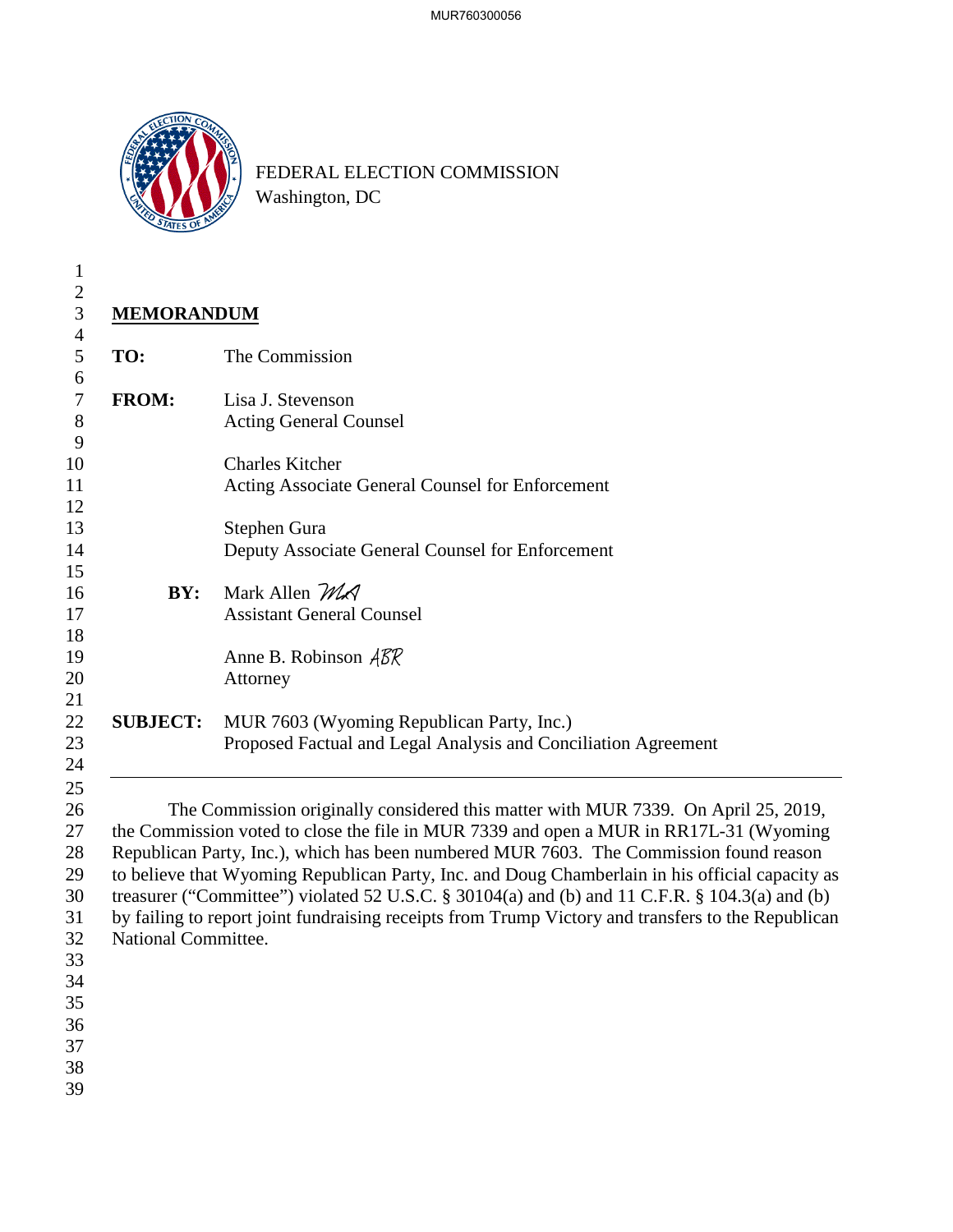MUR 7603 (Wyoming Republican Party, Inc.) Page 2 of 2

 

 $\overline{a}$ 

| 9<br>10 | <b>RECOMMENDATIONS</b> |                                                  |
|---------|------------------------|--------------------------------------------------|
| 11      | 1.                     | Approve the attached Factual and Legal Analysis; |
| 12      |                        |                                                  |
| 13      | 2.                     | Approve the attached Conciliation Agreement; and |
| 14      |                        |                                                  |
| 15      | 3.                     | Approve the appropriate letter.                  |
| 16      |                        |                                                  |
| 17      | Attachments:           |                                                  |
| 18      |                        |                                                  |
| 19      | 1.                     | <b>Factual and Legal Analysis</b>                |
| 20      |                        |                                                  |
|         |                        |                                                  |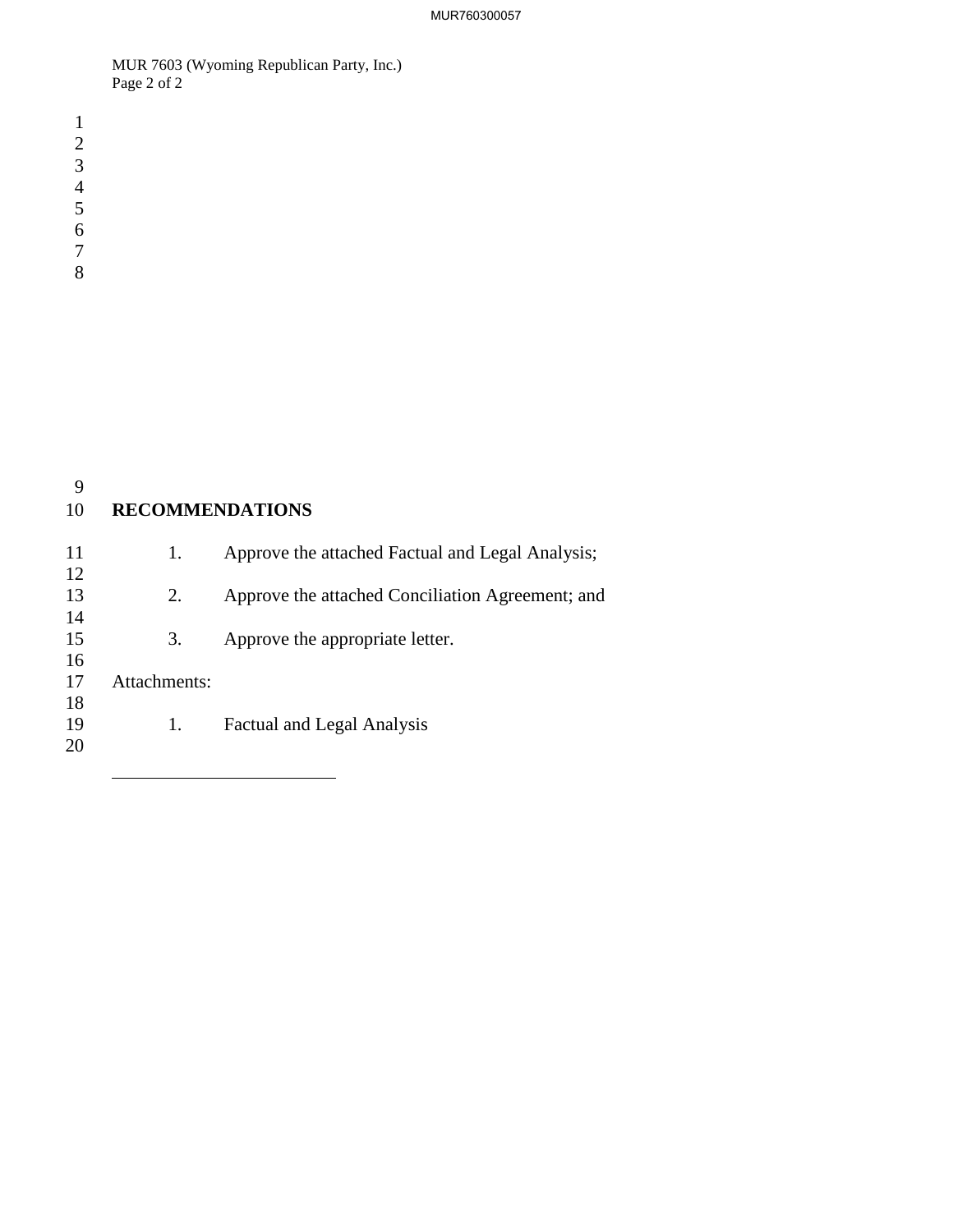| $\mathbf{1}$<br>$\overline{2}$ | FEDERAL ELECTION COMMISSION                                                                               |                                                                                                                    |  |  |
|--------------------------------|-----------------------------------------------------------------------------------------------------------|--------------------------------------------------------------------------------------------------------------------|--|--|
| $\overline{3}$                 | FACTUAL AND LEGAL ANALYSIS                                                                                |                                                                                                                    |  |  |
| $\overline{4}$<br>5<br>6<br>7  | <b>RESPONDENT:</b>                                                                                        | Wyoming Republican Party, Inc. and<br><b>MUR 7603</b><br>Doug Chamberlain in his official<br>capacity as treasurer |  |  |
| 8                              | I.                                                                                                        | <b>INTRODUCTION</b>                                                                                                |  |  |
| 9                              |                                                                                                           | This matter was generated based on information ascertained by the Federal Election                                 |  |  |
| 10                             |                                                                                                           | Commission (the "Commission") in the normal course of carrying out its supervisory                                 |  |  |
| 11                             |                                                                                                           | responsibilities, see 52 U.S.C. § 30109(a)(2). The Commission's Reports Analysis Division                          |  |  |
| 12                             |                                                                                                           | ("RAD") referred the Wyoming Republican Party, Inc. and Doug Chamberlain in his official                           |  |  |
| 13                             |                                                                                                           | capacity as treasurer ("Committee") to the Office of General Counsel for failing to disclose an                    |  |  |
| 14                             |                                                                                                           | aggregate total of \$2,890,378.82 in receipts and disbursements on its 2016 October Monthly, 12-                   |  |  |
| 15                             | Day Pre-General, and Year-End Reports. <sup>1</sup> For the reasons set forth below, the Commission finds |                                                                                                                    |  |  |
| 16                             | reason to believe that the Committee violated 52 U.S.C. § 30104(a) and (b) and 11 C.F.R.                  |                                                                                                                    |  |  |
| 17                             |                                                                                                           | § 104.3(a) and (b) by failing to accurately disclose its receipts and disbursements.                               |  |  |
| 18                             | II.                                                                                                       | <b>FACTUAL BACKGROUND</b>                                                                                          |  |  |
| 19                             |                                                                                                           | The Committee is a state party committee of the Republican Party. <sup>2</sup> On November 30,                     |  |  |

- 20 2016, the Committee amended its 2016 October Monthly and 12-Day Pre-General Reports,
- 21 disclosing additional receipts and disbursements, as shown in the chart below.<sup>[3](#page-2-2)</sup> On April 7,

<span id="page-2-0"></span> $\frac{1}{1}$  RAD Referral (Wyoming Republican Party) (Aug. 31, 2017) ("Referral"), incorporated herein by reference.

<span id="page-2-1"></span><sup>2</sup> *See* Amended Statement of Organization, Wyoming Republican Party (July 20, 2017).

<span id="page-2-2"></span><sup>3</sup> Referral at 2.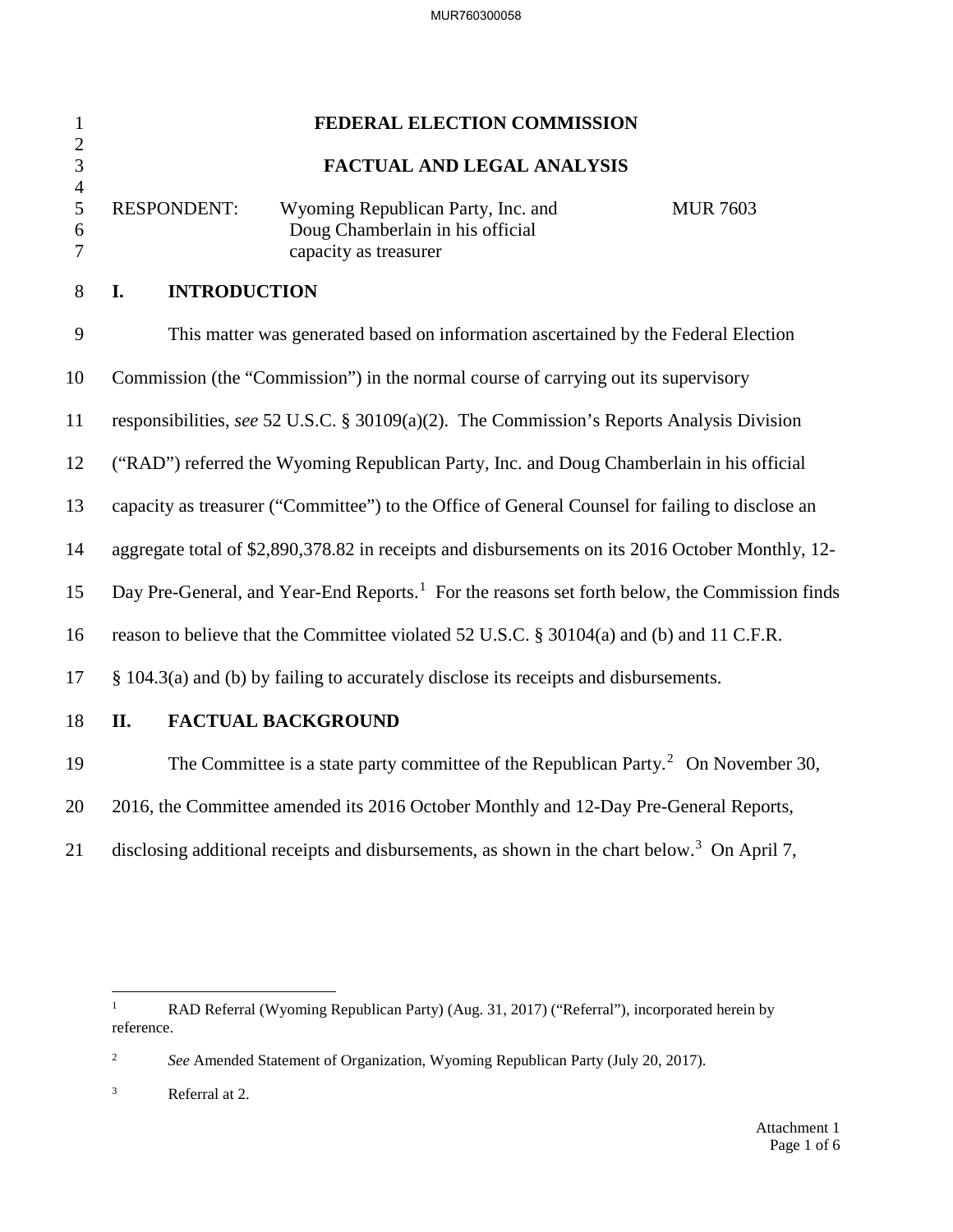- 1 2017, the Committee filed an amended 2016 Year-End Report that disclosed additional receipts
- 2 and disbursements, as also shown below. $4$

<span id="page-3-0"></span> $\frac{1}{4}$ *Id.* at 4.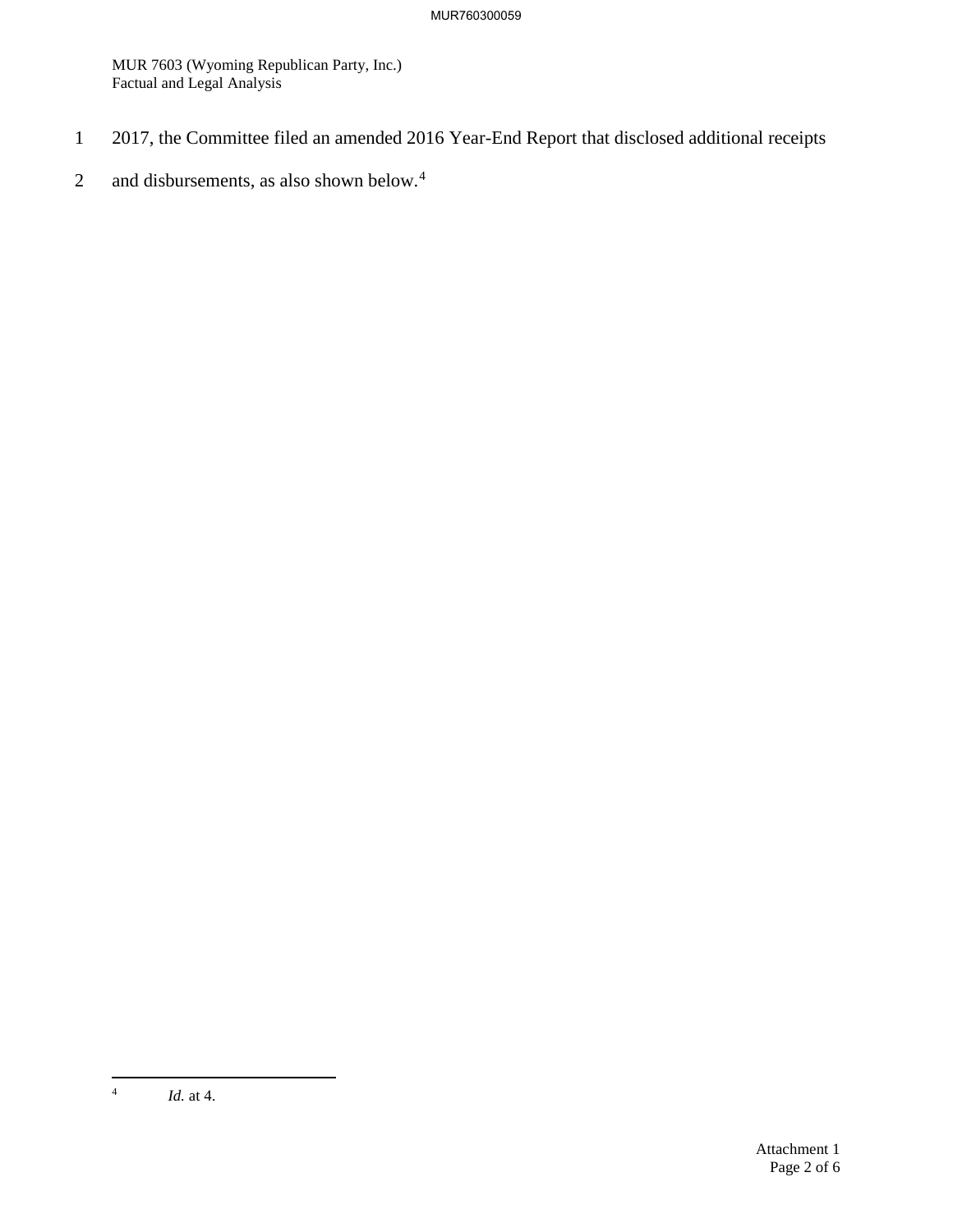| <b>Report</b>              |                      | <b>Report Line</b>                                              | <b>Amount</b><br><b>Reported on</b><br>Original<br><b>Report</b> | <b>Amount</b><br><b>Reported on</b><br><b>Amended</b><br><b>Report</b> | <b>Total Increased</b><br><b>Activity</b> |
|----------------------------|----------------------|-----------------------------------------------------------------|------------------------------------------------------------------|------------------------------------------------------------------------|-------------------------------------------|
|                            | Receipts             | Line 12: Transfers from<br>Affiliated/Other Party<br>Committees | \$0                                                              | \$873,401.75                                                           | \$873,401.755                             |
| 2016 October<br>Monthly    | <b>Disbursements</b> | Line 21(b): Other Federal<br><b>Operating Expenditures</b>      | \$19,550.60                                                      | \$19,570.60                                                            | \$20.00 <sup>6</sup>                      |
|                            |                      | Line 22: Transfers to<br>Affiliated/Other Party<br>Committees   | \$0                                                              | \$873,381.75                                                           | \$873,381.75                              |
|                            |                      |                                                                 |                                                                  | <b>Report Total:</b>                                                   | \$1,746,803.50                            |
|                            | Receipts             | Line 12: Transfers from<br>Affiliated/Other Party<br>Committees | \$0                                                              | \$364,677.78                                                           | \$364,677.787                             |
| 2016 12-Day<br>Pre-General | Disbursements        | Line 21(b): Other Federal<br><b>Operating Expenditures</b>      | \$8,283.26                                                       | \$8,303.26                                                             | \$20.00                                   |
|                            |                      | Line 22: Transfers to<br>Affiliated/Other Party<br>Committees   | \$0                                                              | \$364,657.78                                                           | \$364,657.788                             |
|                            |                      |                                                                 |                                                                  | <b>Report Total:</b>                                                   | \$729,355.56                              |
|                            | Receipts             | Line 12: Transfers from<br>Affiliated/Other Party<br>Committees | \$27,909.53                                                      | \$235,019.41                                                           | \$207,109.889                             |
|                            |                      | Line 21(b): Other Federal<br><b>Operating Expenditures</b>      | \$26,412.53                                                      | \$26,452.53                                                            | \$40.00                                   |
| 2016 Year-End              | Disbursements        | Line 22: Transfers to<br>Affiliated/Other Party<br>Committees   | \$0                                                              | \$207,069.88                                                           | \$207,069.8810                            |
|                            |                      |                                                                 |                                                                  | <b>Report Total:</b>                                                   | \$414,219.76                              |

<span id="page-4-5"></span>10 *Id.*

<span id="page-4-0"></span> 5 *Id.* at 2. In 2016, the Committee participated in Trump Victory, a joint fundraising committee comprised of the Republican National Committee ("RNC"), Donald J. Trump for President, Inc. and twenty-one state party committees. *See* Amended Statement of Organization, Wyoming Republican Party (June 3, 2016); Amended Statement of Organization, Trump Victory (Sept. 21, 2016); RR 17L-31 Committee Resp. ("Resp.") at 1-2 (Oct. 17, 2017). The referred activity consists of the Committee's failure to timely disclose transfers from Trump Victory and transfers to the RNC. Referral at 1-4; Resp. at 1-3.

<span id="page-4-1"></span><sup>6</sup> Referral at 2. The Committee appears to have paid a \$20 wire fee for each transfer to the RNC, which accounts for the increase in other federal operating expenditures on each of the three reports. *See* Resp. at 2.

<span id="page-4-2"></span><sup>7</sup> Referral at 2.

<span id="page-4-3"></span><sup>8</sup> *Id.*

<span id="page-4-4"></span><sup>9</sup> *Id.* at 4.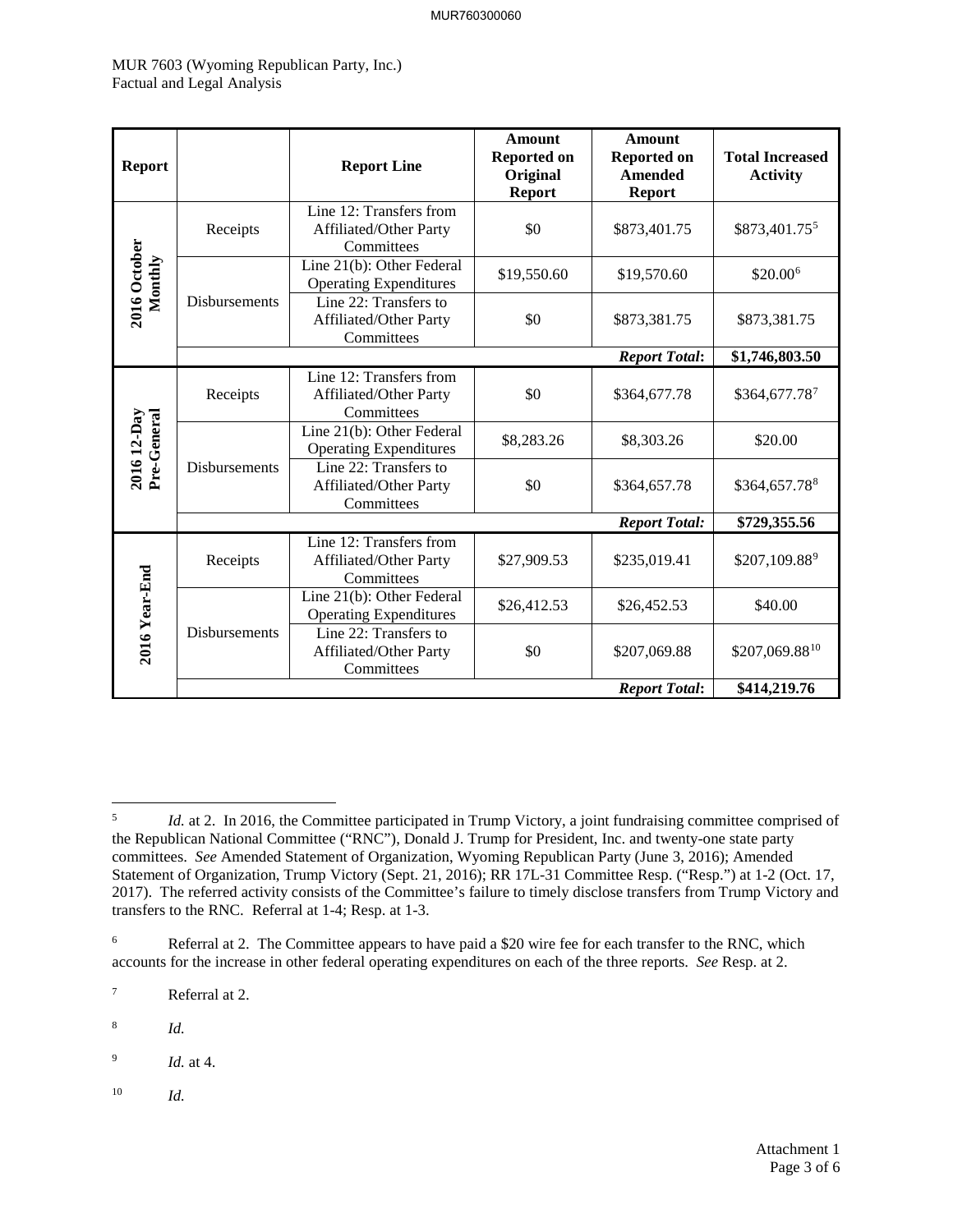| $\mathbf{1}$   | On December 28, 2016, RAD sent the Committee two Requests for Additional                                   |
|----------------|------------------------------------------------------------------------------------------------------------|
| $\overline{2}$ | Information ("RFAIs") seeking clarification regarding the substantial increase in receipts and             |
| 3              | disbursements disclosed on the amended 2016 October Monthly and 12-Day Pre-General                         |
| $\overline{4}$ | Reports. <sup>11</sup> In response, the Committee filed two Miscellaneous Reports (Form 99s), one          |
| 5              | addressing each report, stating that the activity was omitted from the original reports "while [the        |
| 6              | Committee] worked with [its] software provider on how to include the information in [the                   |
| $\tau$         | Committee's] data file so that it could be properly recorded." <sup>12</sup> The Committee noted that the  |
| $8\,$          | reports were amended "as soon as the information was available." <sup>13</sup>                             |
| 9              | On April 12, 2017, RAD sent an RFAI to the Committee seeking clarification regarding                       |
| 10             | the substantial increase in activity on its 2016 Year-End Report. <sup>14</sup> In response, the Committee |
| 11             | filed a Form 99 stating that the activity was omitted from the original report because the                 |
| 12             | information was not received by the Committee's compliance vendor before the filing                        |
| 13             | deadline. <sup>15</sup> The Committee noted that its compliance vendor had moved to a new office, which    |
| 14             | may have caused the vendor not to receive the information timely. <sup>16</sup>                            |
| 15             | Ш.<br><b>LEGAL ANALYSIS</b>                                                                                |

16 The Federal Election Campaign Act of 1971, as amended (the "Act"), requires committee 17 treasurers to file reports of receipts and disbursements in accordance with the provisions of

<span id="page-5-2"></span>13 *Id.*

<span id="page-5-0"></span> $11\,$ Id. at 2; RFAI, Amended 2016 October Monthly Report, Wyoming Republican Party (Dec. 28, 2016); RFAI, Amended 2016 12-Day Pre-General Report, Wyoming Republican Party (Dec. 28, 2016).

<span id="page-5-1"></span><sup>12</sup> Referral at 2.

<span id="page-5-3"></span><sup>&</sup>lt;sup>14</sup> Referral at 4; RFAI, 2016 Year-End Report, Wyoming Republican Party (Apr. 12, 2017).

<span id="page-5-4"></span><sup>15</sup> Referral at 4.

<span id="page-5-5"></span><sup>16</sup> *Id.*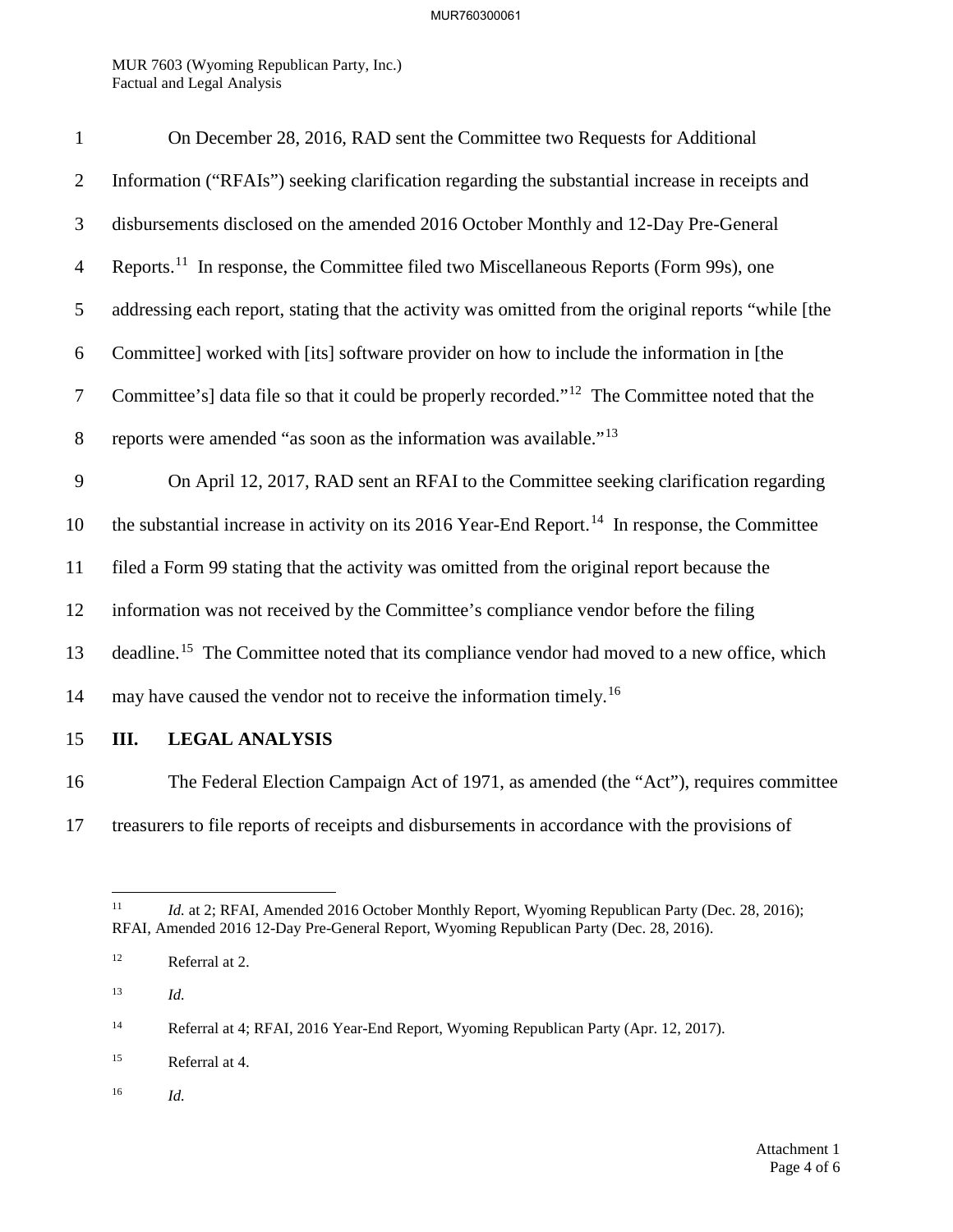MUR 7603 (Wyoming Republican Party, Inc.) Factual and Legal Analysis

| $\mathbf{1}$   | 52 U.S.C. § 30104. <sup>17</sup> These reports must include, <i>inter alia</i> , the total amount of receipts and |
|----------------|-------------------------------------------------------------------------------------------------------------------|
| $\overline{2}$ | disbursements, including the appropriate itemizations, where required. <sup>18</sup> Here the Committee           |
| 3              | did not comply with the Act's reporting requirements when it failed to disclose an aggregate total                |
| $\overline{4}$ | of \$2,890,378.82 in increased activity.                                                                          |
| 5              | In its Response, the Committee asserts that Trump Victory was the first joint fundraising                         |
| 6              | effort in which the Committee had participated in 20 years and claims that "a miscommunication                    |
| 7              | between two [] vendors" caused the joint fundraising transfers to be omitted from the original                    |
| 8              | reports. <sup>19</sup> The Committee states that it did not receive any other RFAIs for any other 2016            |
| 9              | activity, and that it amended the reports at issue before receiving the RFAIs. <sup>20</sup> Further, the         |
| 10             | Committee notes that Trump Victory and the RNC timely disclosed the transfers to the                              |
| 11             | Commission. <sup>21</sup>                                                                                         |
| 12             | The Committee apparently relied on its compliance vendor to file timely and accurate                              |
| 13             | reports; however, the Committee and its treasurer bore the responsibility of ensuring that the                    |
| 14             | reports were complete and accurate prior to filing them. <sup>22</sup> Although the Committee requests that       |
| 15             | the Commission assign this matter to ADRO, <sup>23</sup> this matter was appropriately referred to OGC.           |

<span id="page-6-0"></span> $17\,$ 52 U.S.C. § 30104(a)(1); 11 C.F.R. § 104.1(a).

<span id="page-6-3"></span>20 *Id.*

<span id="page-6-5"></span><sup>22</sup> In addition, each transfer at issue in this matter occurred well before the applicable filing deadline: the October Monthly Report was due on October 20, 2016 while the relevant transfers occurred on September 30; the 12-Day Pre-General Report was due on October 27, while the relevant transfers occurred on October 17; and the Year-End Report was due on January 31, 2017 while the relevant transfers occurred on December 2 and 16, 2016. *See* Resp. at 2.

<span id="page-6-6"></span>23 *Id.* at 3.

<span id="page-6-1"></span><sup>18</sup> *See* 52 U.S.C. § 30104(b)(2), (4); 11 C.F.R. § 104.3(a), (b).

<span id="page-6-2"></span><sup>19</sup> Resp. at 2.

<span id="page-6-4"></span><sup>21</sup> *Id.* at 2-3.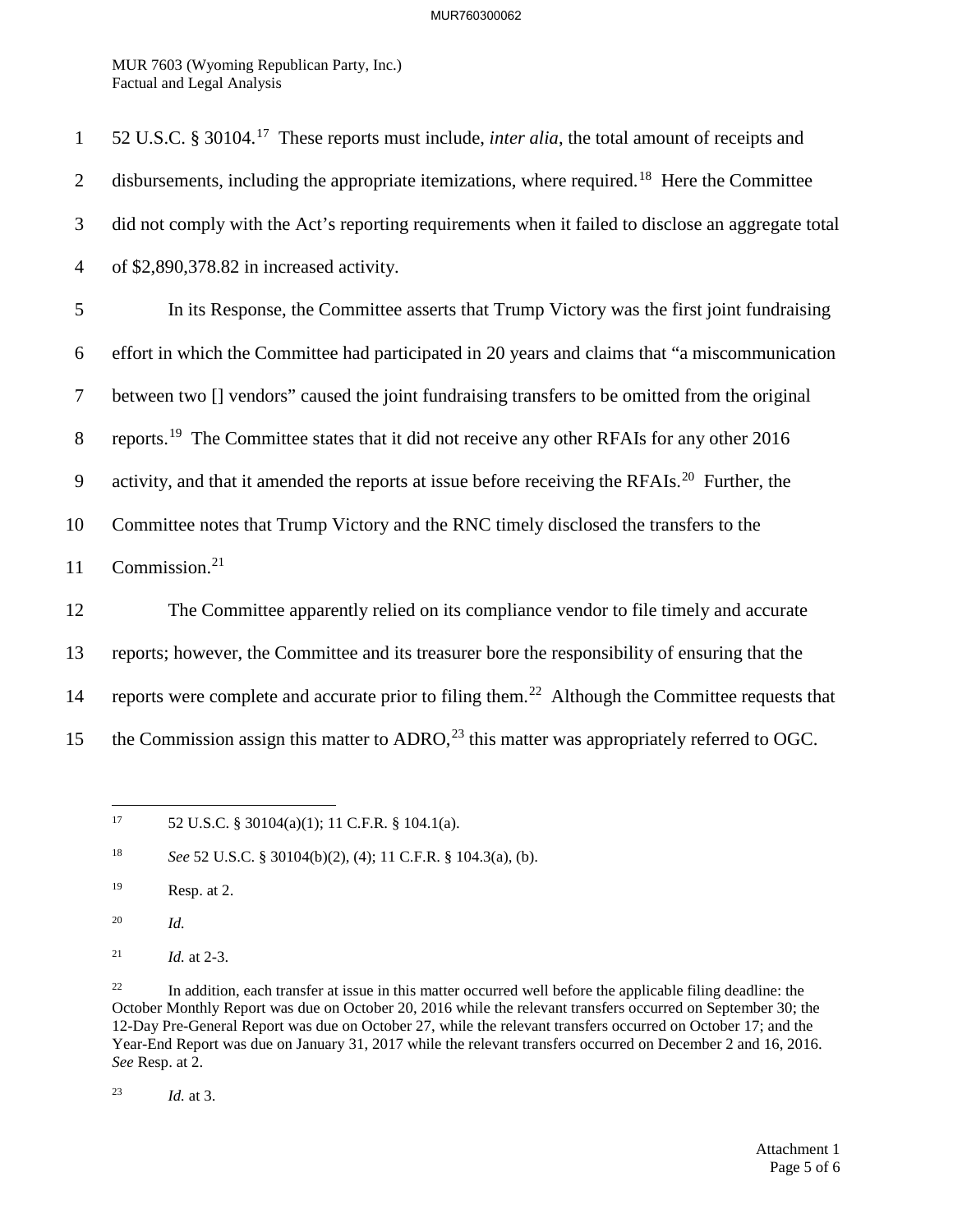- 1 Accordingly, the Commission finds reason to believe that the Committee violated 52 U.S.C.
- 2 § 30104(a) and (b) and 11 C.F.R. § 104.3(a) and (b).